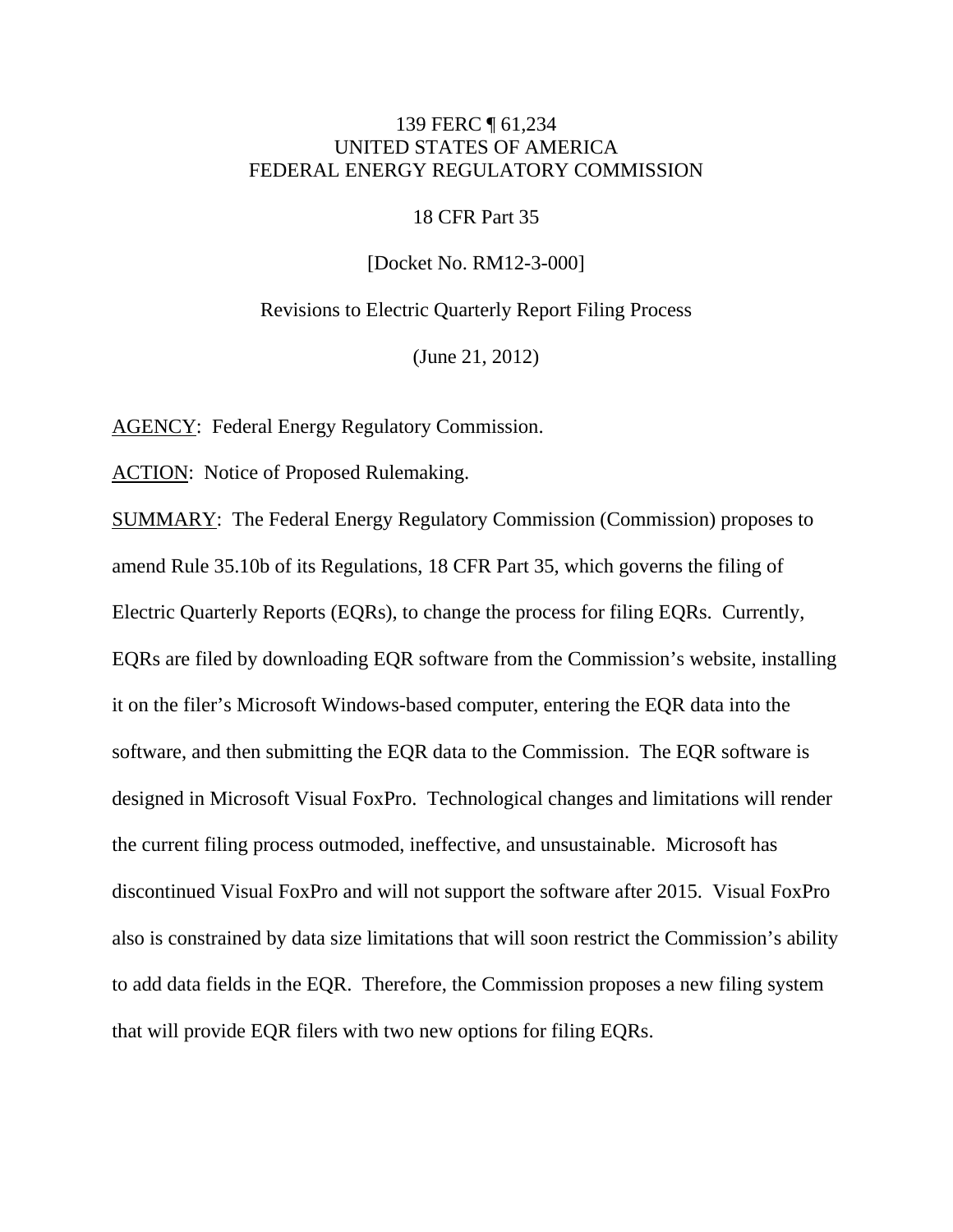One option would allow an EQR filer to use a web interface on the Commission's website to file its EQR. This web interface would look and operate like the current EQR software that uses Visual FoxPro. However, an EQR filer would not need to download and install software from the Commission's website to file because the data would be filed directly with the Commission through the web interface. The other option would allow an EQR filer to file its EQR in an Extensible Mark-Up Language (XML) format via the Commission's website. By proposing a process with two options for filing EQRs, the Commission seeks to provide the flexibility needed to accommodate EQR filers' technical preferences. Under both options, the Commission proposes to require EQR filers to use the company identification number (Company Identifier) assigned through the Commission's Company Registration System, which was developed for the Commission's eTariff system. The Company Identifier would replace the personal identification numbers that are currently used and that are unique to the existing EQR filing process. The Commission also proposes that implementation of any changes to the process for filing EQRs will apply to EQR filings beginning with the third quarter 2013 EQR, providing data for July through September 2013.

 The Commission will convene a staff-led public conference on Wednesday, July 11, 2012 to demonstrate the two new options for filing EQRs to industry participants and assist participants in preparing their comments to this Notice of Proposed Rulemaking.

DATES: Comments are due **[INSERT DATE 60 days after publication in the FEDERAL REGISTER]**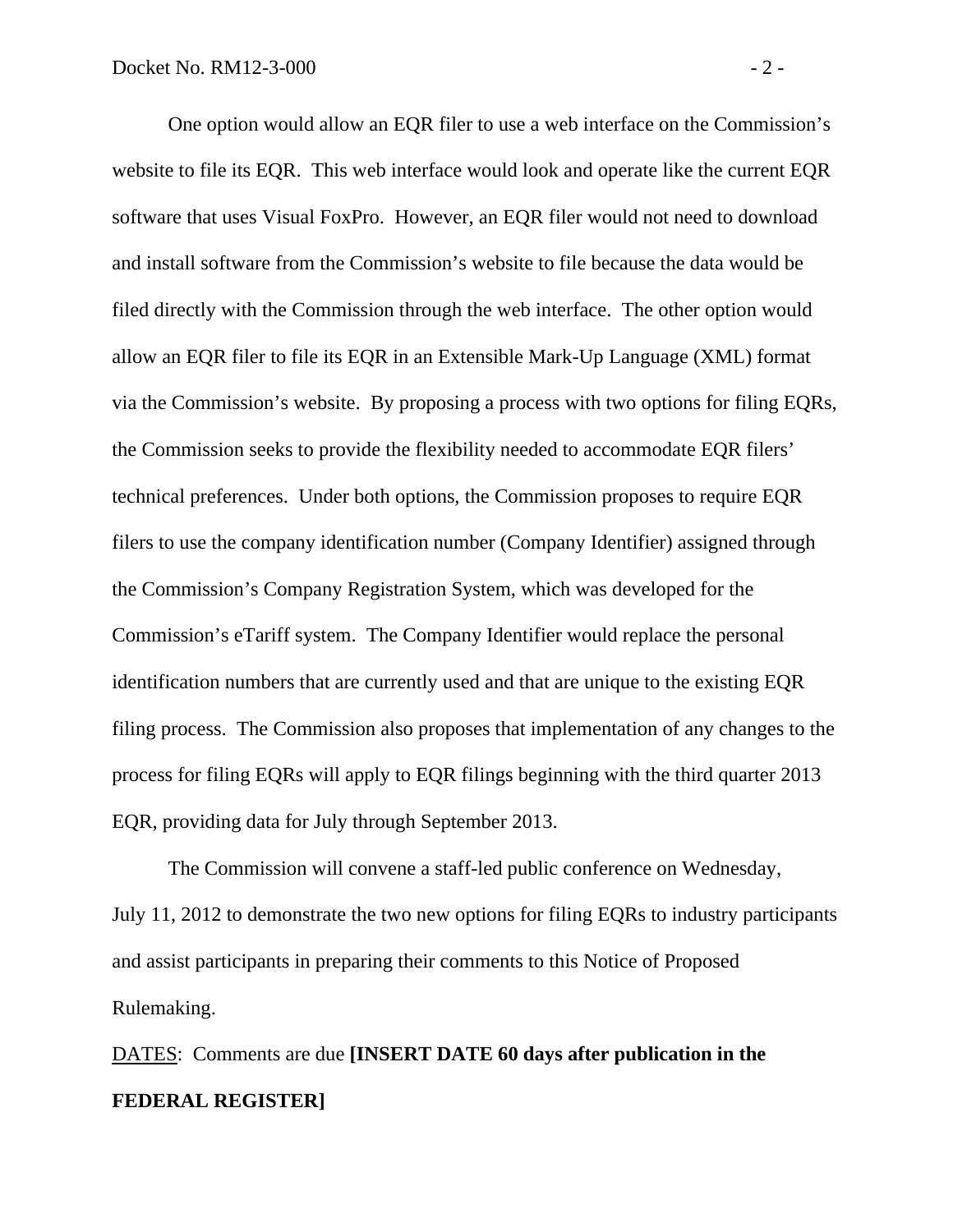ADDRESSES: Comments, identified by docket number, may be filed in the following ways:

- Electronic Filing through [http://www.ferc.gov](http://www.ferc.gov/). Documents created electronically using word processing software should be filed in native applications or print-to-PDF format and not in a scanned format.
- Mail/Hand Delivery: Those unable to file electronically may mail or hand-deliver comments to: Federal Energy Regulatory Commission, Secretary of the

Commission, 888 First Street, NE, Washington, DC 20426.

*Instructions*: For detailed instructions on submitting comments and additional information on the rulemaking process, see the Comment Procedures Section of this document

# FOR FURTHER INFORMATION CONTACT:

Connie Caldwell Office of Enforcement Federal Energy Regulatory Commission 888 First Street, NE Washington, DC 20426 (202) 502-6208 [Connie.Caldwell@ferc.gov](mailto:Connie.Caldwell@ferc.gov)

Christina Switzer Office of General Counsel Federal Energy Regulatory Commission 888 First Street, NE Washington, DC 20426 (202) 502-6379 [Christina.Switzer@ferc.gov](mailto:Christina.Switzer@ferc.gov)

SUPPLEMENTARY INFORMATION: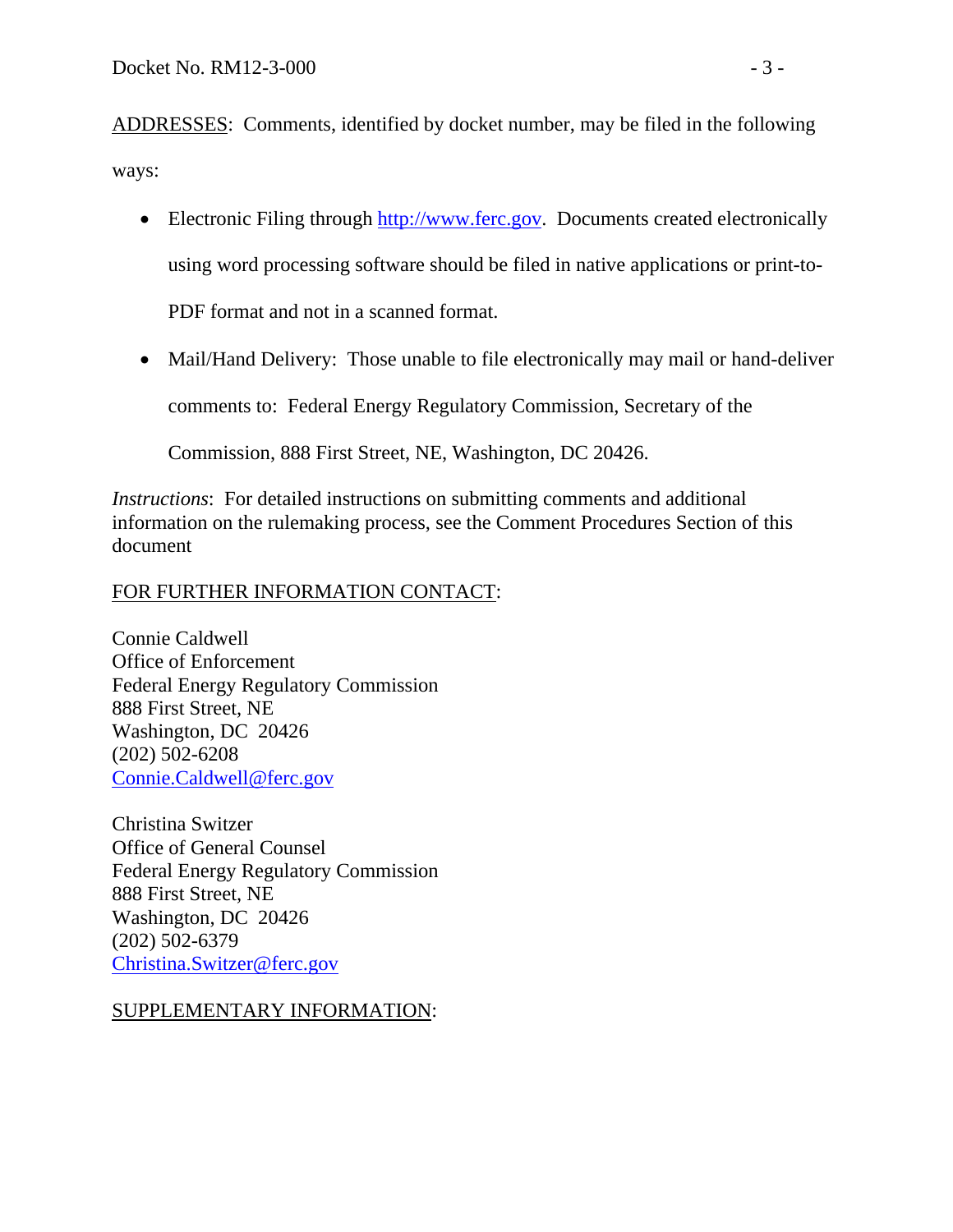## 139 FERC ¶ 61,234 UNITED STATES OF AMERICA FEDERAL ENERGY REGULATORY COMMISSION

Revisions to Electric Quarterly Report Filing Process Docket No. RM12-3-000

### NOTICE OF PROPOSED RULEMAKING

(June 21, 2012)

1. The Federal Energy Regulatory Commission (Commission) proposes changes to the method for filing Electric Quarterly Reports (EQRs). Due to technological changes that will render the current filing process outmoded, ineffective, and unsustainable, the Commission proposes to discontinue the use of Commission software to file an EQR. Instead, the Commission proposes to allow an EQR filer to file EQR data directly through the Commission's website, either through a web interface or by submitting an Extensible Mark-Up Language (XML)-formatted**[1](#page-3-0)** file. The Commission also proposes to require the EQR filer to identify itself with a company identification number (Company Identifier) rather than the existing software-based EQR identifiers.

<span id="page-3-0"></span><sup>&</sup>lt;u>1</u> <sup>1</sup> XML is a set of standards for describing and communicating data.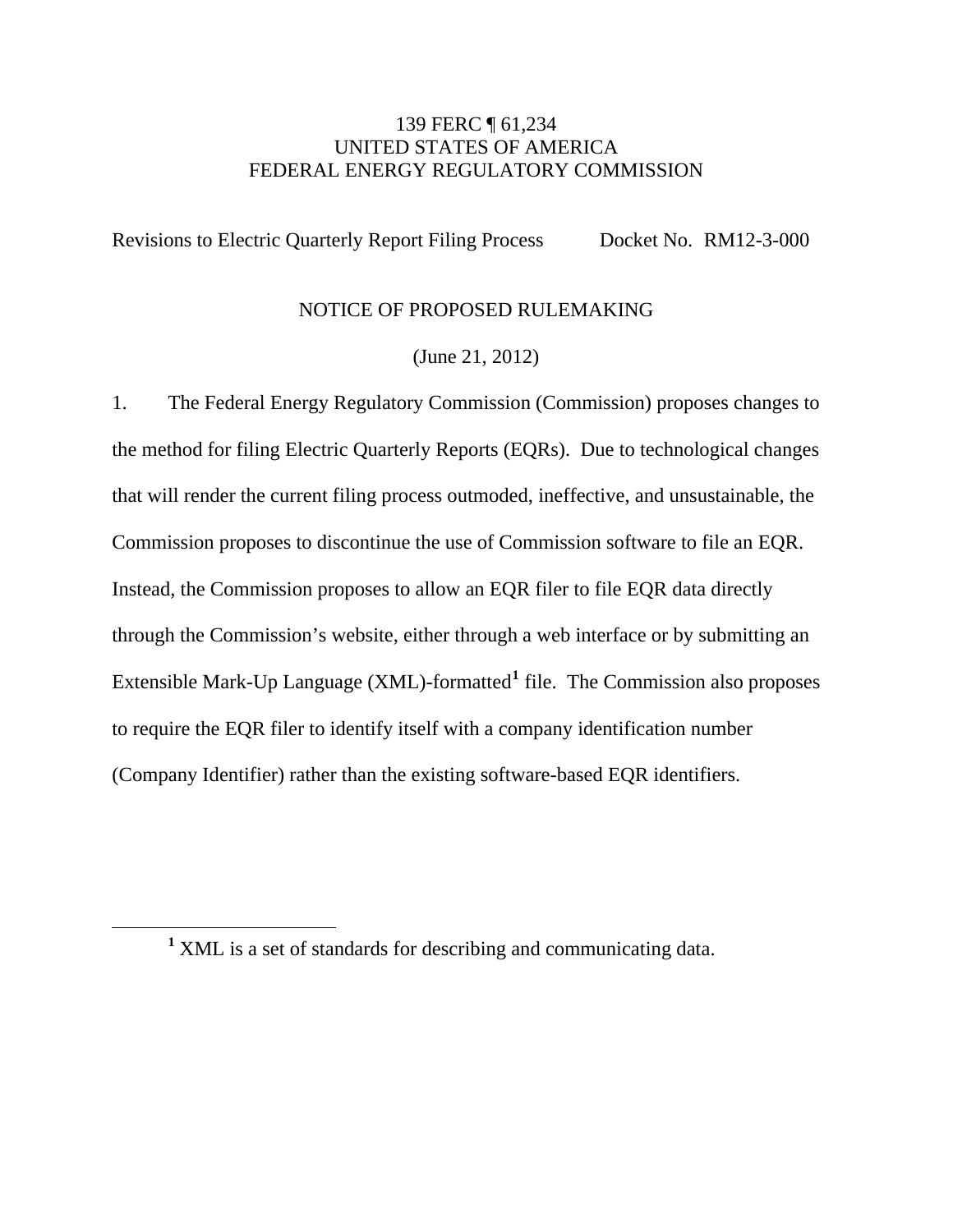### **I. Background**

[2](#page-4-0). Prior to the issuance of Order No. 2001,<sup>2</sup> the Commission required public utilities to file in paper format all short-term and long-term service agreements for market-based sales of electric energy and service agreements for generally applicable services (such as point-to-point transmission service), in Quarterly Transaction Reports. In Order No. 2001, the Commission replaced the paper filing requirement with an electronic filing requirement. The Commission stated that the purpose of the EQR filing requirements is to:

> make available for public inspection, in a convenient form and place all relevant information relating to public utility rates, terms, and conditions of service; ensure that information is available in a standardized, user friendly format; and meet the Commission's electronic filing option obligation. [Footnote omitted.] These actions also will allow the public to better participate in and obtain the full benefits of wholesale electric power markets while minimizing the reporting burden on public utilities.**[3](#page-4-1)**

<span id="page-4-1"></span>**3** Order No. 2001, FERC Stats. & Regs. ¶ 31,127 at 30,116.

<span id="page-4-0"></span>**<sup>2</sup>**  *Revised Public Utility Filing Requirements,* Order No. 2001, 67 FR 31043 (May 8, 2002), FERC Stats. & Regs. ¶ 31,127, *reh'g denied*, Order No. 2001-A, 100 FERC ¶ 61,074, *reh'g denied*, Order No. 2001-B, 100 FERC ¶ 61,342, *order directing filing*, Order No. 2001-C, 101 FERC ¶ 61,314 (2002), *order directing filing*, Order No. 2001-D, 102 FERC ¶ 61,334, *order refining filing requirements*, Order No. 2001-E, 105 FERC ¶ 61,352 (2003), *order on clarification*, Order No. 2001-F, 106 FERC ¶ 61,060 (2004), *order revising filing requirements*, Order No. 2001-G, 72 FR 56735 (Oct. 4, 2007), 120 FERC ¶ 61,270, *order on reh'g and clarification*, Order No. 2001-H, 73 FR 1876 (Jan. 10, 2008), 121 FERC ¶ 61,289 (2007), *order revising filing requirements*, Order No. 2001-I, 73 FR 65526 (Nov. 4, 2008), FERC Stats. & Regs. ¶ 32,282 (2008).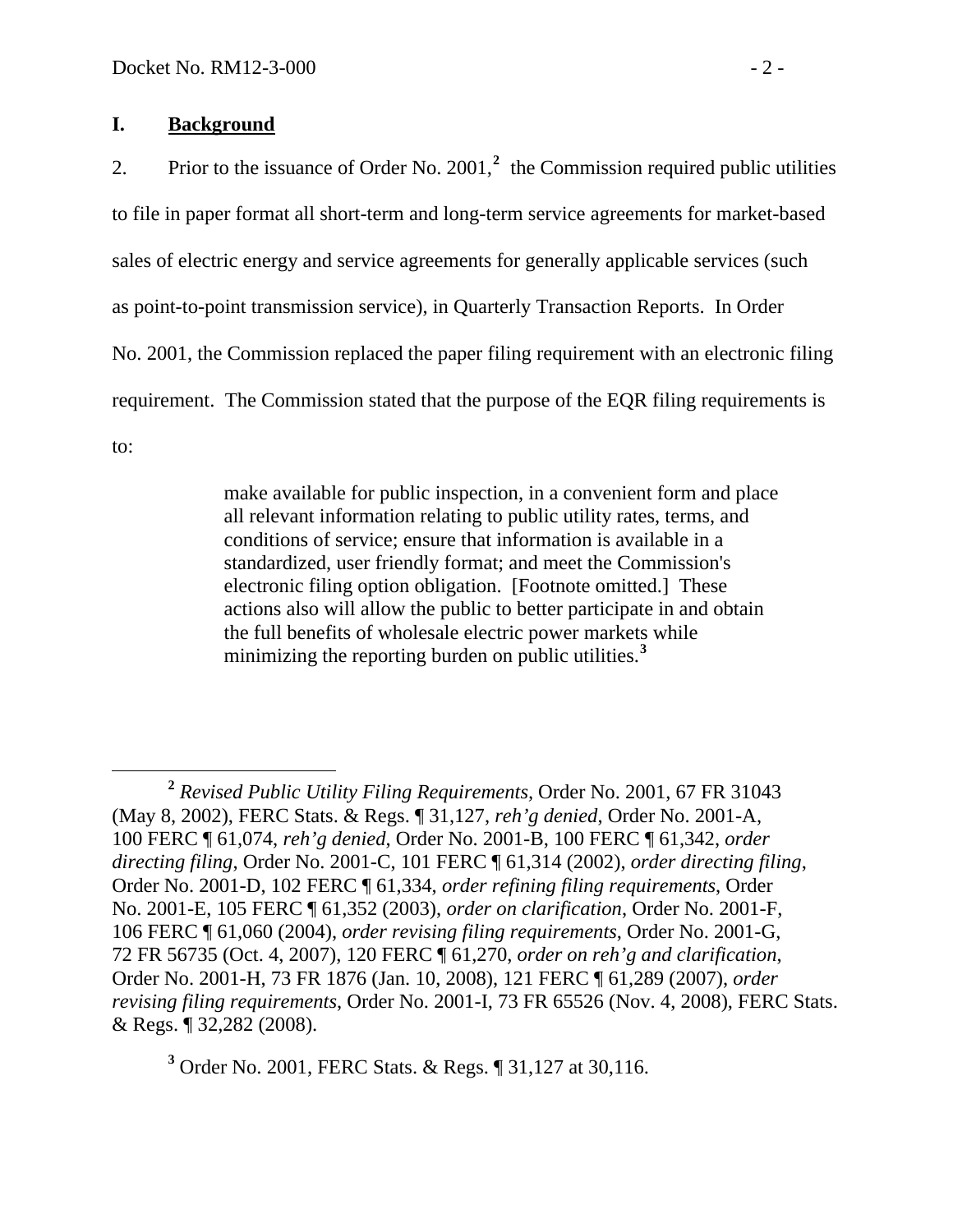In addition, the Commission noted that the EQR allows public utilities to better fulfill their responsibility under section 205(c) of the Federal Power Act (FPA) to have rates on file in a convenient form and place.**[4](#page-5-0)** An EQR file must include, for the most recent calendar quarter: (1) a summary of the terms and conditions in all agreements to provide jurisdictional services (including market-based and cost-based power sales, as well as transmission service); and (2) transaction information for all short-term and long-term market-based and cost-based power sales.**[5](#page-5-1)**

3. In Order No. 2001, the Commission promulgated 18 CFR 35.10b (2011), which reads, in pertinent part: "… Electric Quarterly Reports must be prepared in conformance with the Commission's software and guidance posted and available for downloading from

<span id="page-5-0"></span> **<sup>4</sup>**  $4$  16 U.S.C. 824d(c).

<span id="page-5-1"></span><sup>5</sup> Since the Commission issued Order No. 2001, it has refined and clarified the EQR filing requirements in response to changes in the industry and the Commission's rules and regulations. For example, the Commission has required EQR filers to report all transmission capacity reassignments and proposed to revise the EQR Data Dictionary to add "Simultaneous Exchange" to the list of available product names. *See Preventing Undue Discrimination and Preference in Transmission Service,* Order No. 890, 72 FR 12266 (Mar. 15, 2007), FERC Stats. & Regs. ¶ 31,241, at P 817, *order on reh'g,* Order No. 890-A, 73 FR 2984 (Jan. 16, 2008), FERC Stats. & Regs. ¶ 31,261 (2007), *order on reh'g and clarification*, Order No. 890-B, 73 FR 39092 (July 8, 2008), 123 FERC ¶ 61,299 (2008), *order on reh'g*, Order No. 890-C, 74 FR 12540 (Mar. 25, 2009),126 FERC ¶ 61,228 (2009), *order on clarification*, Order No. 890-D, 74 FR 61511 (Nov. 25, 2009), 129 FERC ¶ 61,126 (2009); *Revised Public Utility Filing Requirements for Electric Quarterly Reports*, Notice of Proposed Rulemaking, 77 FR 16494 (Mar. 21, 2012), FERC Stats. & Regs. ¶ 32,687 (2012). The Commission has also proposed new filing requirements for all EQR filers and extending the EQR filing requirements to non-public utilities above a *de minimis* market presence threshold. *Electricity Market Transparency Provisions of Section 220 of the Federal Power Act*, Notice of Proposed Rulemaking, 76 FR 24188 (Apr. 29, 2011), FERC Stats. & Regs. ¶ 32,676 (2011).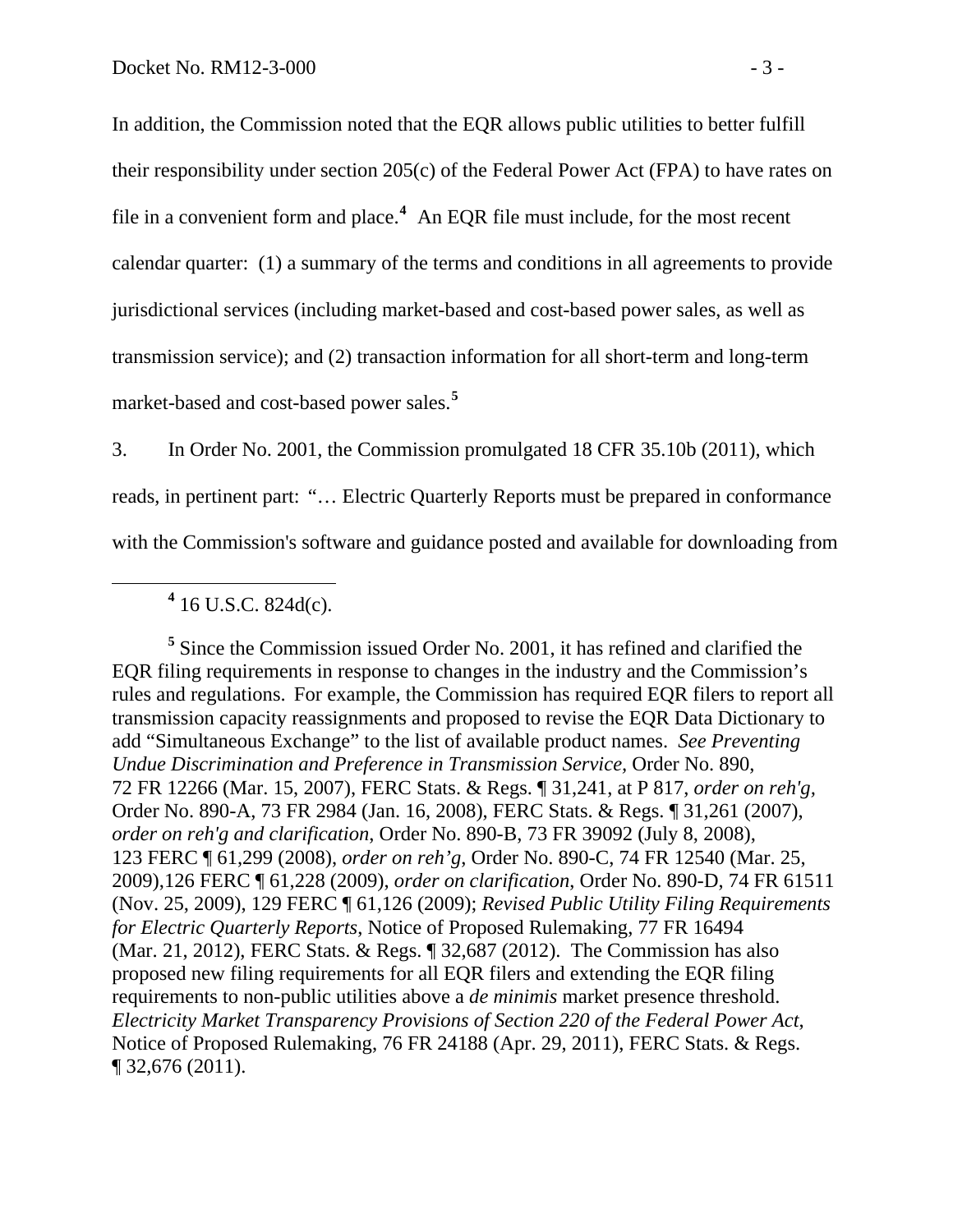the FERC Web site (*http://www.ferc.gov* )."**<sup>6</sup>** Consistent with this portion of the regulation, the Commission's website provides public utilities with software and guidance for filing an EQR.

#### **II. Discussion**

4. Pursuant to section 35.10b of the Commission's Regulations,**[7](#page-6-0)** EQR filers must first download the EQR software application that is available on the Commission's website. The EQR software application was built with Visual FoxPro development tools and must be installed on a Windows-based computer. This software has certain disadvantages. Microsoft, the Visual FoxPro vendor, announced in 2007 that it would no longer sell or issue new versions of Visual FoxPro and would provide support for it only through 2015. Also, over time, the Commission has found that it is difficult to maintain quarterly transactions in a single table in the face of changes in the Commission's jurisdictional markets because Visual FoxPro does not allow data tables to exceed two gigabytes. These data size limitations will soon restrict the Commission's ability to add data fields in the EQR. These limitations make the EQR software application outmoded, ineffective, and unsustainable.

5. To ensure an ongoing, reliable mechanism for filing EQR data, the Commission proposes to replace the Visual FoxPro-based EQR software with two new filing options. The Commission recognizes the need to facilitate a smooth transition to these new filing

<span id="page-6-0"></span>**<sup>6</sup>**  $6$  18 CFR 35.10b.

**<sup>7</sup>** 18 CFR 35.10b.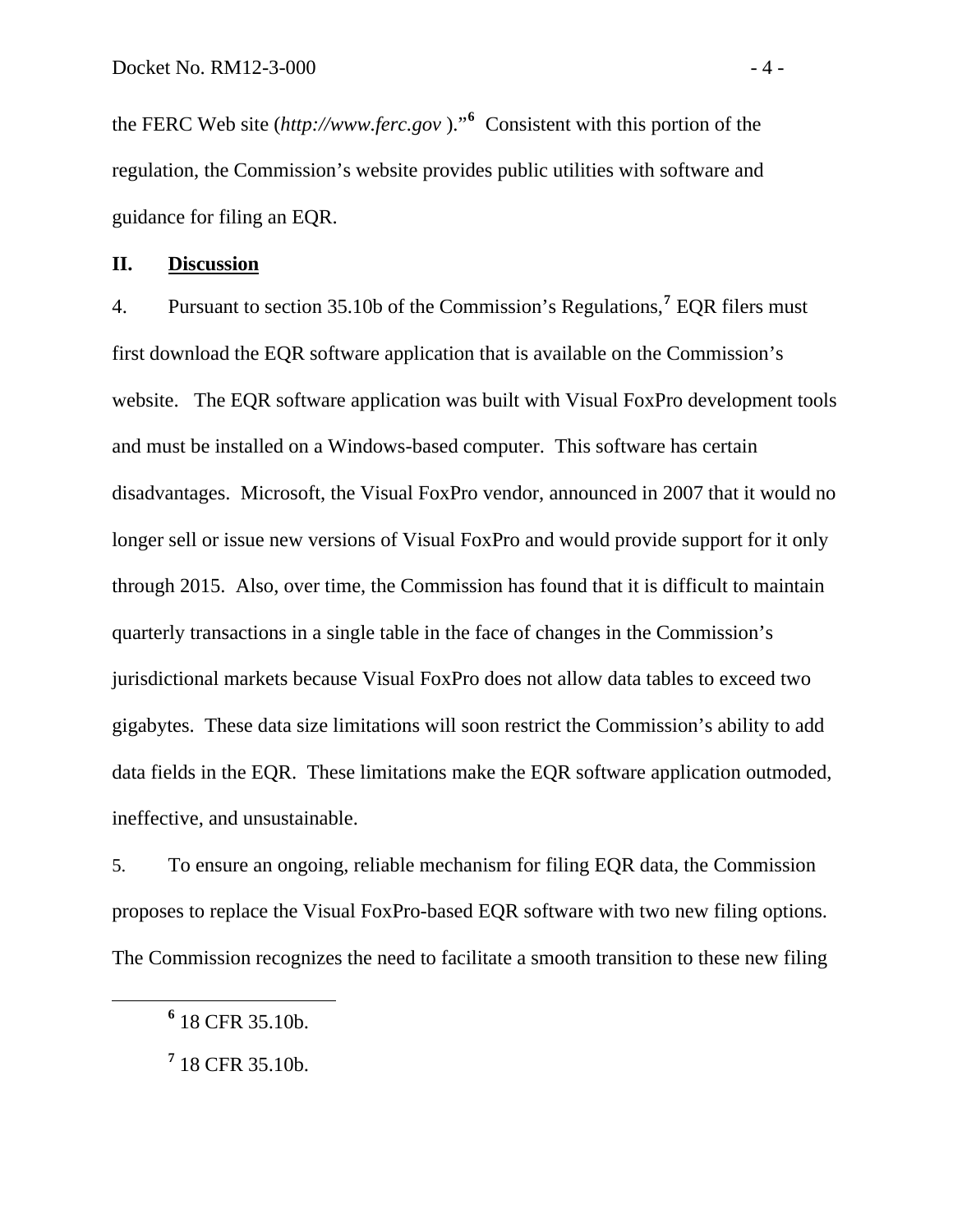options. In addition, on July 11, 2011, the President issued Executive Order 13579, requesting that independent agencies issue public plans for periodic retrospective analysis of existing regulations.**<sup>8</sup>** Retrospective analysis should identify regulations that may be outmoded, ineffective, insufficient, or excessively burdensome and to modify, streamline, expand, or repeal them in order to achieve the agency's regulatory objective. The Commission believes that the changes proposed in this Notice of Proposed Rulemaking (NOPR) support the goals of this Executive Order by modifying a filing process that has become outmoded, ineffective and unsustainable.

6. Under the proposed process, the first new filing option that the Commission proposes builds upon the automated systems that EQR filers have developed to enter data into the current EQR software. The EQR software application allows EQR filers to enter quarterly data by hand or by importing the data in comma-delimited text files. EQR filers have built automated systems to generate the comma-delimited text files. Therefore, the Commission proposes to offer a web interface on the Commission's website that allows EQR filers to continue to enter data in the comma-delimited text format but without the need to download software. This option would minimize the changes for an EQR filer and streamline the filing process by eliminating the need for filers to enter or import the data into a software application. The proposed web interface will be device-independent;

**<sup>8</sup>** *Regulation and Independent Regulatory Agencies*, Exec. Order 13579, 76 FR 41587 (2011).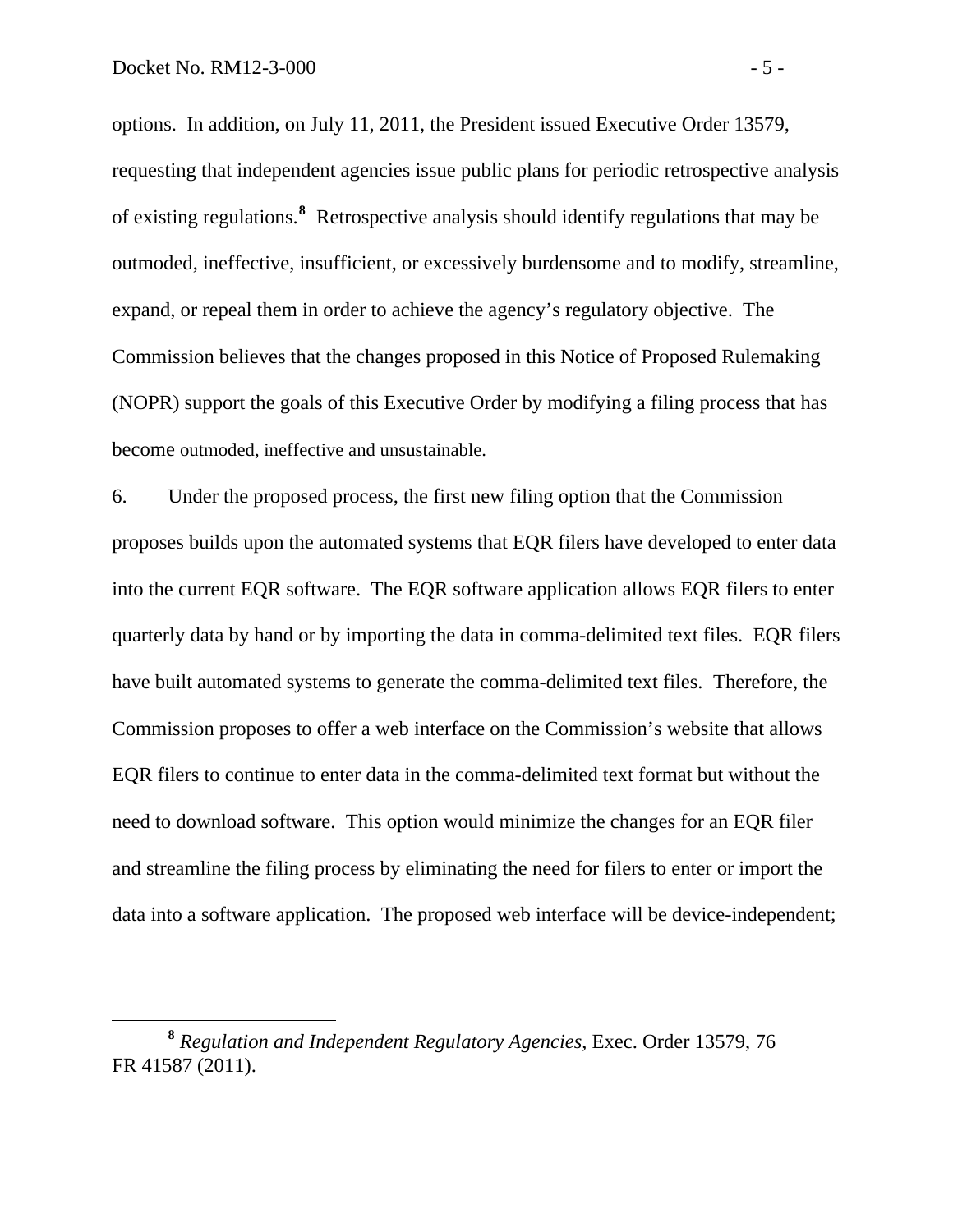therefore, this method would eliminate the need for the EQR filer to use a Windowsbased computer.

7. Under the proposed new filing process, EQR filers can elect a second option if they prefer, which allows them to file EQR data via XML-formatted files. This proposed method has various advantages. An XML schema includes rules and data checks that are unavailable in a comma-delimited file. For example, an EQR filer using XML would be able to tag each data element to ensure that it reaches the Commission with an accurate description; a comma-delimited file does not provide that assurance. Therefore, this proposed filing option allows EQR filers to test the consistency of their data with the Commission's filing standards, improving the ability to comply with the EQR filing requirement and increasing confidence that the Commission receives the intended information. However, as discussed above, use of the XML format is optional, and filers are free to choose to file via the web-based interface option.

8. The Commission also proposes to change the manner in which an EQR filer is identified. In the current EQR software, an EQR filer applies for a "PIN" number when it first contacts the Commission about filing an EQR. To receive a PIN number, a representative of the filer must confirm via e-mail that the request is made via the EQR filer's e-mail address. Once it receives the PIN number, the EQR filer identifies itself in its filing by "retrieving" its listing, downloading the applicable files (including past filings), and entering the "PIN" number when ready to submit the filing to the Commission. This PIN number system is part of the EQR software application.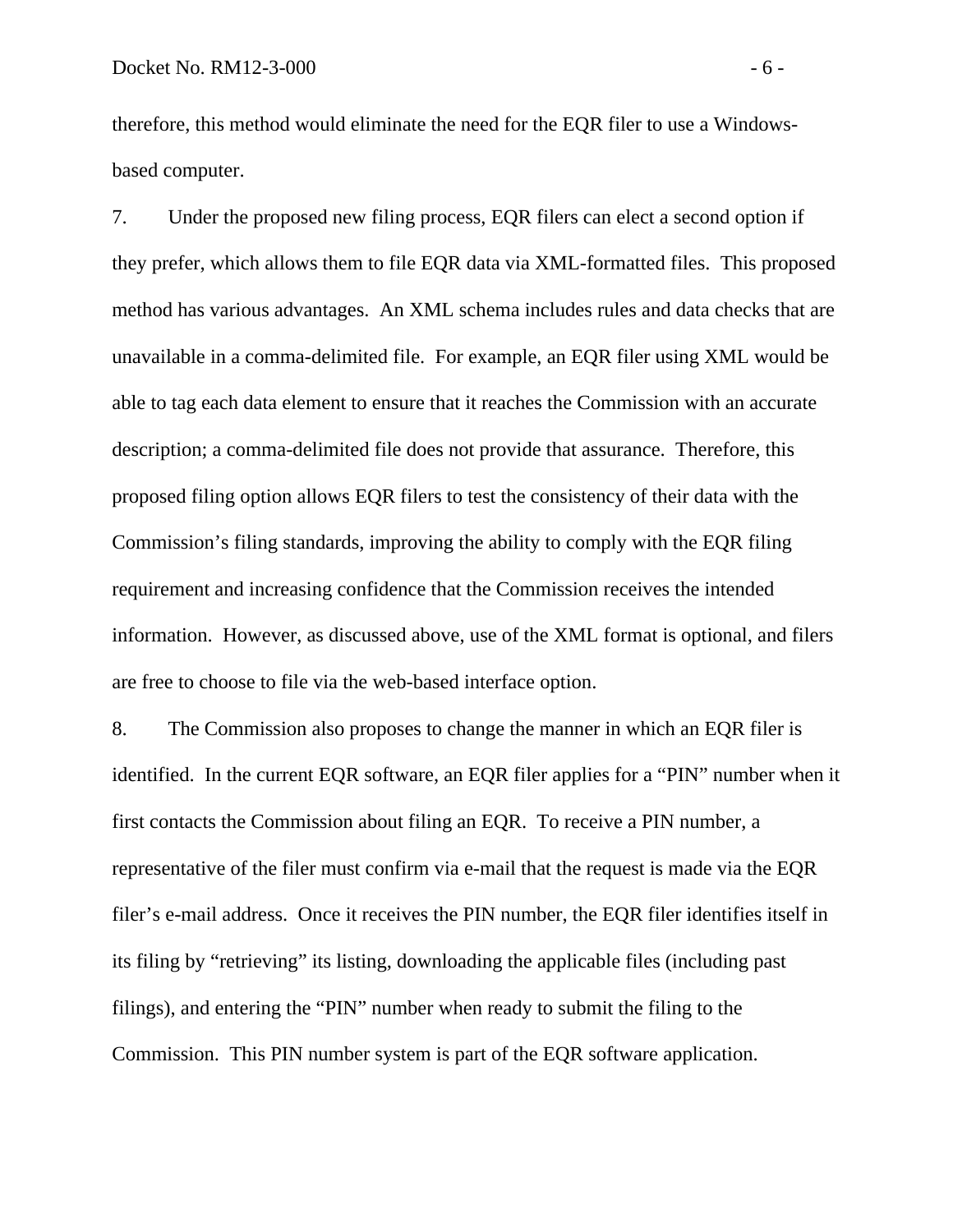Therefore, as part of the transition away from this software application, the Commission must provide a new manner to identify EQR filers.

9. To assure consistency and the ability to cross-reference Commission filings, the Commission proposes to replace the PIN number identification system with the Company Registration System used for eTariff filings. As part of the development of the eTariff system,<sup>[9](#page-9-0)</sup> the Commission directed each publicly regulated company to file its tariffs, rate schedules, jurisdictional contracts, and other jurisdictional agreements with a "Company Identifier." The Commission developed a registration system to permit a publicly regulated company to request a Company Identifier, modify information associated with an existing Company Identifier, and request a new password."**[10](#page-9-1)** The data is used by the Commission to identify the company making a tariff filing, to notify the publicly regulated company that a filing has been made in its name, and to create a list of publicly regulated companies. The Commission proposes to require EQR filers to use these Company Identifiers to identify themselves.**[11](#page-9-2)** Because the publicly regulated companies

<span id="page-9-0"></span>**<sup>9</sup>** *Electronic Tariff Filings,* Order No. 714, 73 FR 57515 (Oct. 3, 2008), FERC Stats. & Regs. ¶ 31,276 (2008).

<span id="page-9-1"></span>**<sup>10</sup>** *See* Implementation Guide for Electronic Filing of Parts 35, 154, 284, 300, and 341 Tariff Filings (Jan. 23, 2012 version), *available at* [http://www.ferc.gov/docs](http://www.ferc.gov/docs-filing/company-reg.asp)[filing/company-reg.asp.](http://www.ferc.gov/docs-filing/company-reg.asp)

<span id="page-9-2"></span>**<sup>11</sup>** The Commission recognizes that there are instances when a company uses an agent to file on its behalf. If the Commission adopts the proposal to require EQR filers to identify themselves using the Company Identifier system, then the Commission proposes to ensure that the new filing process continues to allow an agent to file on behalf of a company.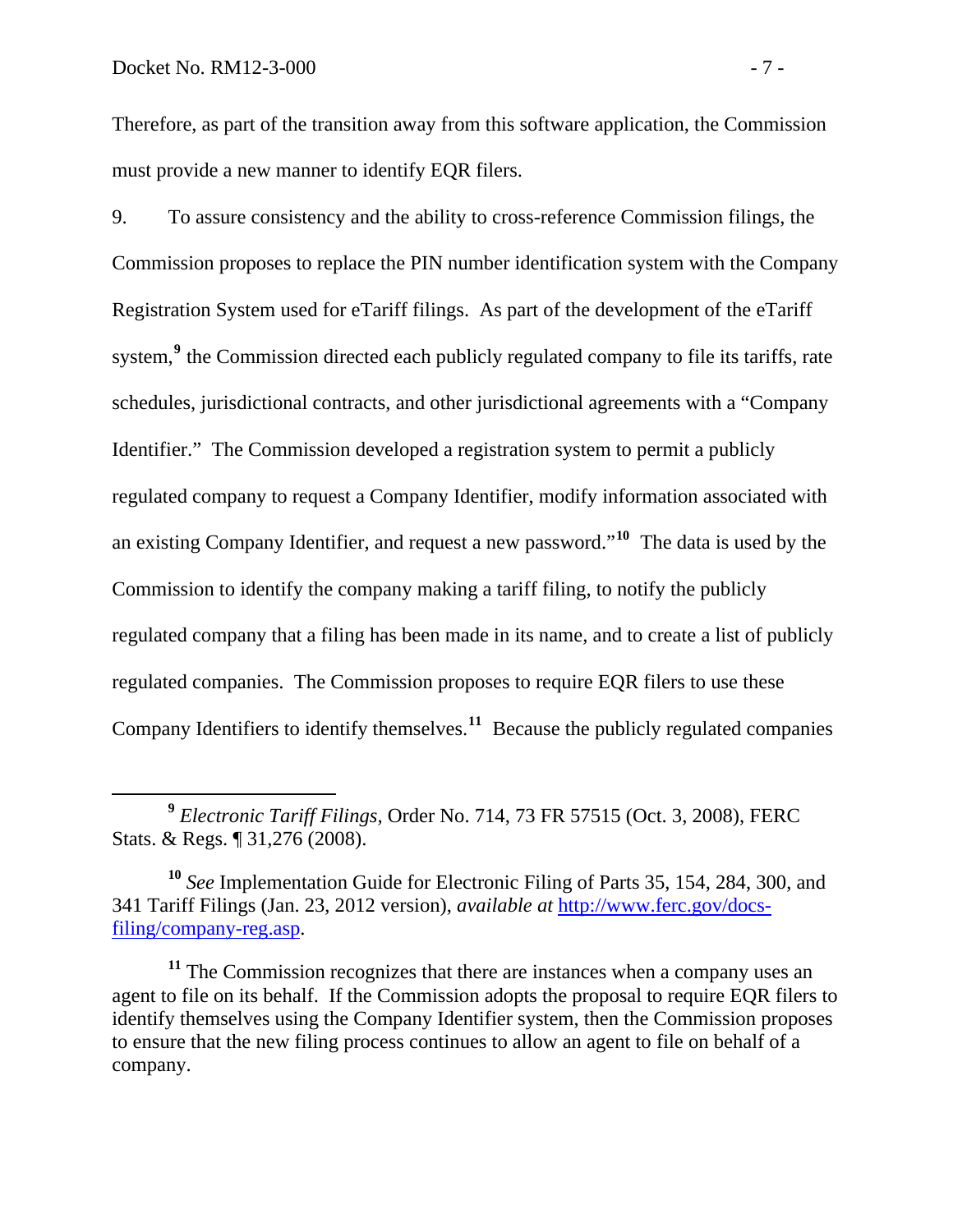that file their Commission-jurisdictional tariffs and agreements have Company Identifiers, the Commission does not anticipate that the use of a Company Identifier in the EQR filing process will create an undue burden for these companies. Rather, it provides publicly regulated companies that file an EQR a consistent and, therefore, more controllable method to demonstrate that it is the appropriate EQR filer. We also anticipate that the use of the Company Identifier will not be unduly burdensome for an EQR filer that does not have an existing Company Identifier because the registration process on the Commission's website is straightforward and no more difficult than the current filer identification process.**<sup>12</sup>** The use of the Company Identifier for EQR filings will allow the Commission to make filer identification consistent across all Commission filings.

10. The Commission will convene a staff-led public conference on Wednesday, July 11, 2012 to demonstrate the two new options for filing EQRs to industry participants. The demonstration will assist participants in preparing their comments to this NOPR. The conference will be available by webcast.

11. The Commission also proposes that implementation of any changes to the process for filing EQRs will apply to EQR filings beginning with the third quarter (Q3) 2013 EQR, providing data for July through September 2013. Implementing the changes within that time period should provide EQR filers with sufficient time to weigh the two options and file their Q3 2013 report in a timely manner.

**<sup>12</sup>** *Id.*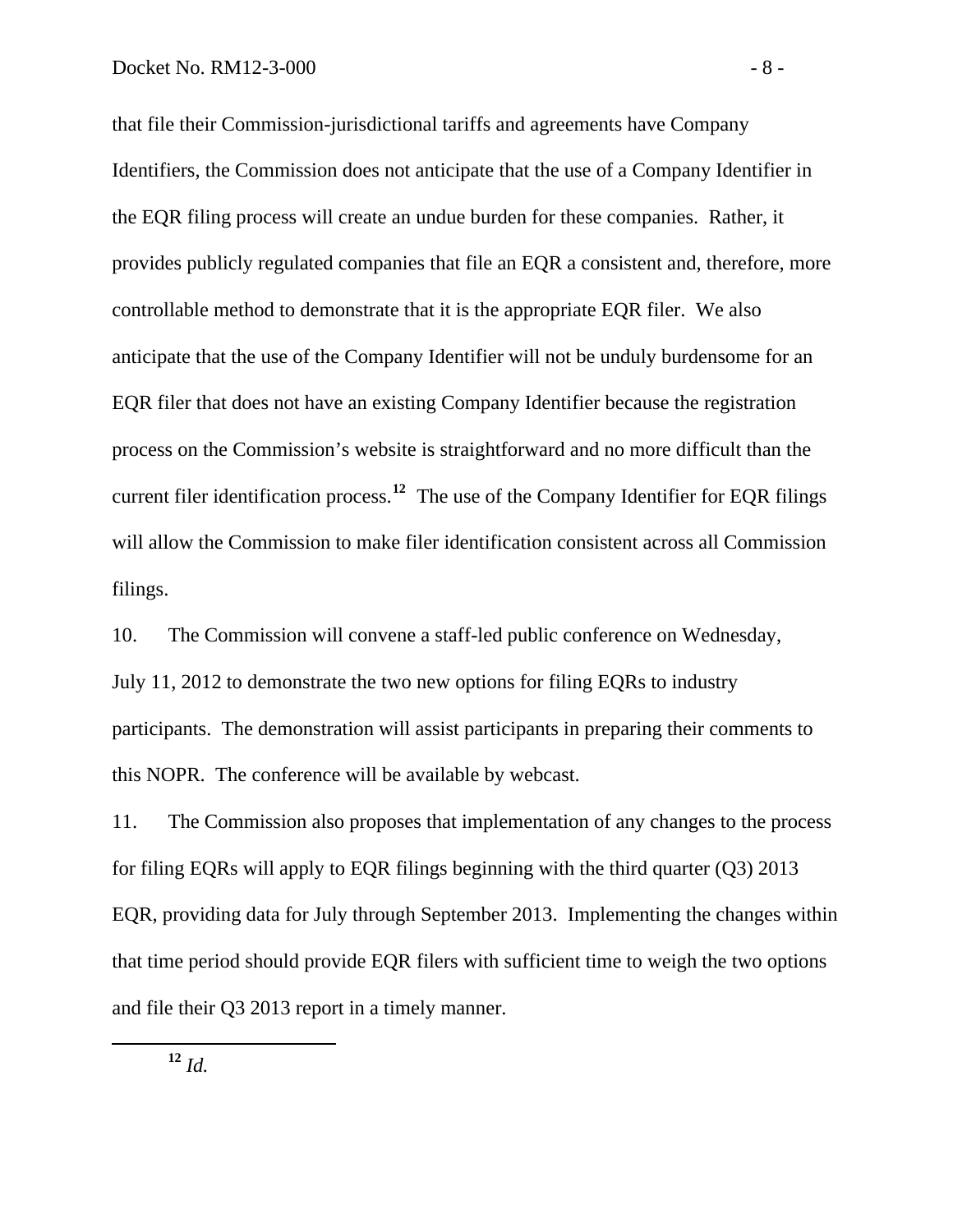## **III. Information Collection Statement**

12. The Office of Management and Budget (OMB) regulations require approval of certain information collection requirements imposed by agency rules.**[13](#page-11-0)** Upon approval of a collection(s) of information, OMB will assign an OMB control number and a n expiration date. Respondents subject to the filing requirements of an agency rule will not be penalized for failing to respond to these collections of information unless the collections of information display a valid OMB control number. The Paperwork Reduction Act (PRA) **[14](#page-11-1)** requires each federal agency to seek and obtain OMB approval before undertaking a collection of information directed to ten or more persons or contained in a rule of general applicability.**[15](#page-11-2)**

13. The Commission is submitting these reporting and recordkeeping requirements to OMB for its review and approval under section 3507(d) of the PRA. The subject of this NOPR is FERC's proposed changes to the method for filing EQRs and how an EQR filer identifies itself. The Commission solicits comments on these modifications, the accuracy of burden estimates, ways to enhance quality, utility, and clarity of the information to be collected, and any suggested methods for minimizing respondents' burden

<span id="page-11-0"></span> $\overline{a}$ 

<span id="page-11-2"></span><span id="page-11-1"></span>**<sup>15</sup>** OMB's regulations at 5 CFR 1320.3(c)(4)(i) require that "[a]ny recordkeeping, reporting, or disclosure requirement contained in a rule of general applicability is deemed to involve ten or more persons."

**<sup>13</sup>** 5 CFR 1320.8.

**<sup>14</sup>** 44 U.S.C. 3501-3520.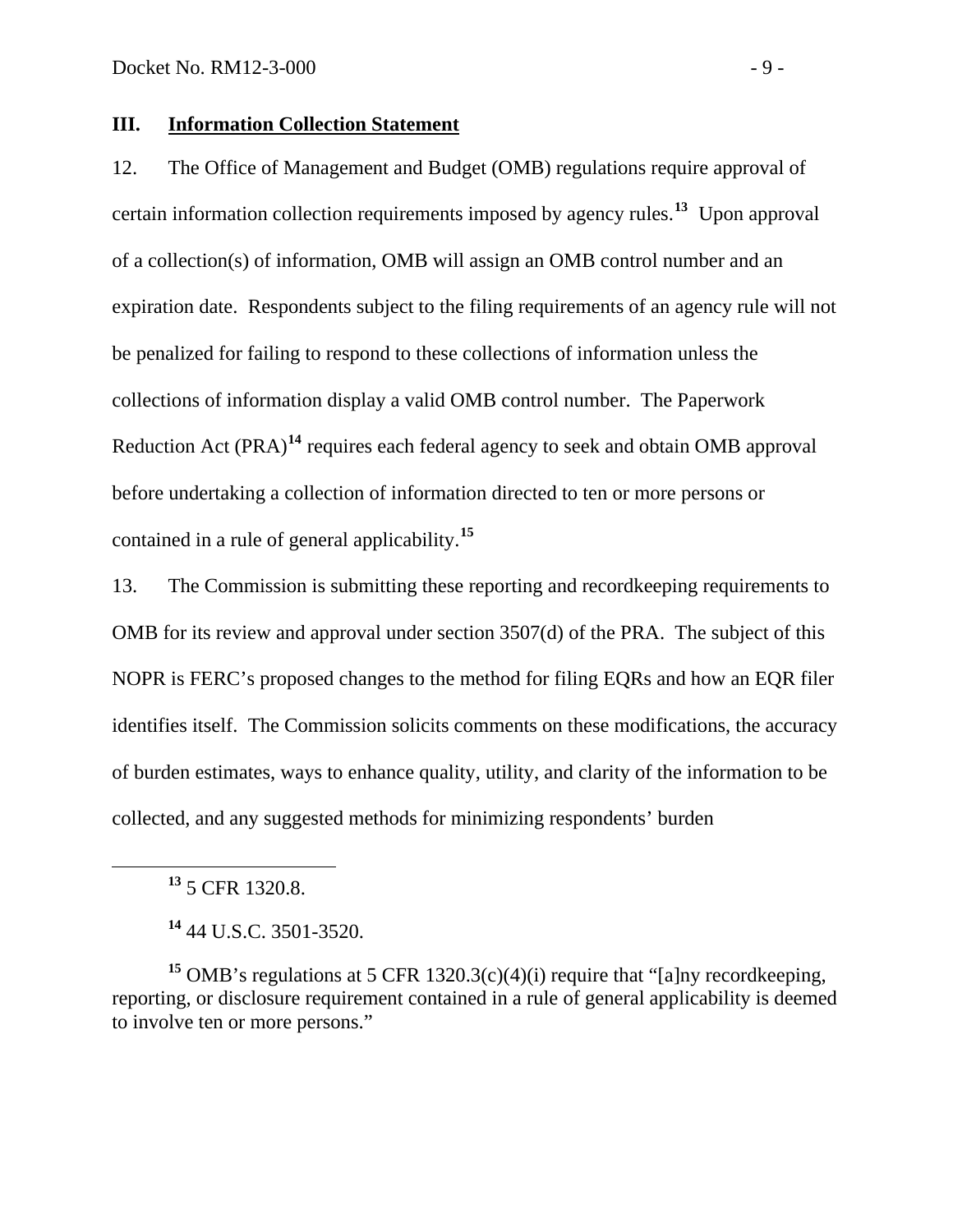14. The Commission's estimates of the average public reporting burden and cost related to the proposed rule in Docket RM12-3-000 follow:

| NOPR in RM12-3-000 on Electric Quarterly Report                                               |                              |                                                   |                                                                |             |                                                                              |              |                                                                                                                    |             |
|-----------------------------------------------------------------------------------------------|------------------------------|---------------------------------------------------|----------------------------------------------------------------|-------------|------------------------------------------------------------------------------|--------------|--------------------------------------------------------------------------------------------------------------------|-------------|
|                                                                                               |                              | No. of                                            | <b>Implementing (One-time)</b><br><b>Burden per Respondent</b> |             | Recurring<br><b>Operating Burden</b><br>per Respondent<br>16<br>per Response |              | <b>Average Annual</b><br><b>Burden Per</b><br><b>Respondent</b><br>(implementation<br>averaged over Years 1-<br>3) |             |
|                                                                                               | No. of<br><b>Respondents</b> | <b>Responses</b><br>per<br>Respondent<br>per Year | <b>Burden</b><br><b>Hours</b>                                  | $Cost($ \$) | <b>Burden</b><br><b>Hours</b><br>17                                          | $Cost($ \$)  | <b>Burden</b><br><b>Hours</b>                                                                                      | $Cost($ \$) |
| Companies<br>within non-<br>California<br>RTO, and<br>large cos.<br>within Cal.<br><b>RTO</b> | 405                          | 4                                                 | 20                                                             | \$1,434.50  | no<br>change                                                                 | no<br>change | 6.67                                                                                                               | \$478.17    |
| Medium/small<br>companies<br>within Cal.<br><b>RTO</b>                                        | 20                           | 4                                                 | 20                                                             | \$1,434.50  | no<br>change                                                                 | no<br>change | 6.67                                                                                                               | \$478.17    |
| Companies<br>not within<br><b>RTO</b>                                                         | 663                          | 4                                                 | 20                                                             | \$1,434.50  | no<br>change                                                                 | no<br>change | 6.67                                                                                                               | \$478.17    |
| Companies<br>with no<br>transactions                                                          | 695                          | 4                                                 | 20                                                             | \$1,434.50  | no<br>change                                                                 | no<br>change | 6.67                                                                                                               | \$478.17    |

15. The one-time implementation burden and cost for all 1,783 respondents are 35,660 hours (1,783 X 20 hours), and \$2,557,713.50 (1,783 X \$1,434.50). Averaging this onetime implementation burden and cost over Years 1-3 yields an annual total burden of

<span id="page-12-0"></span>**<sup>16</sup>** The Commission expects no change or a slight decrease in the Recurring Operating Burden per Respondent per Response under the new filing system (when compared to quarterly filings under the existing system).

<span id="page-12-1"></span><sup>&</sup>lt;sup>17</sup> For the existing EQR system, the Commission estimates the average burden per respondent per quarterly filing to be: 32 hours for Companies within non-California RTO, and large companies within the California RTO; 80 hours for medium/small Companies within the California RTO; 3 hours for Companies not within an RTO; and 0.083 hours [5 minutes] for Companies with no transactions.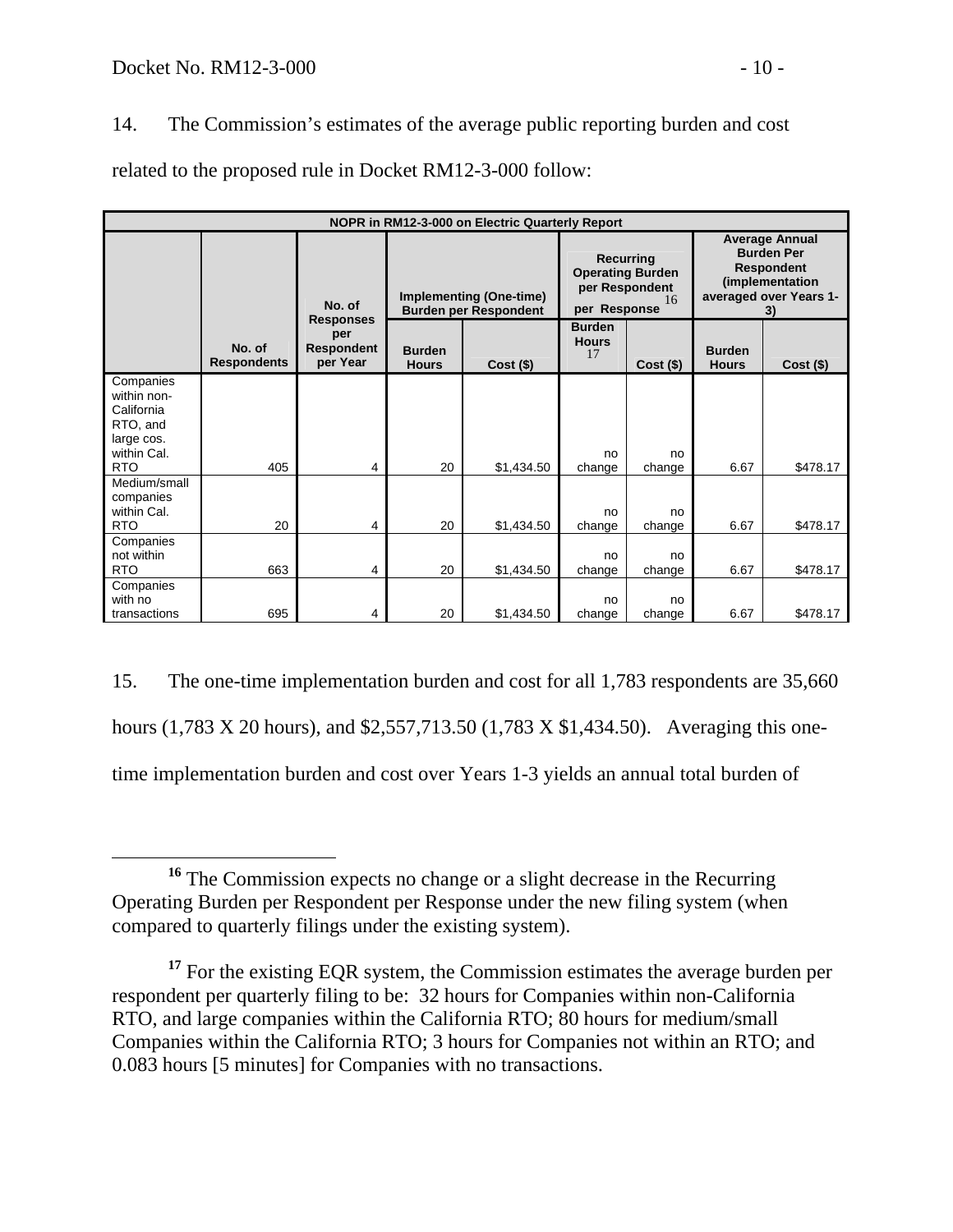11,892.61 hours (1,783 X 6.67) and an annual total cost of \$852,577.11 (1,783 X \$478.17)

16. The Commission recognizes that there will be an initial implementation burden associated with reviewing the instructions, revising the filing process, adding the agent to the respondent's eRegistration data, obtaining a Company Identifier, and filing EQR data through the new system. The Commission estimates a burden of 20 hours per respondent for the one-time implementation. To help with this initial implementation, the Commission will convene a staff-led technical conference to demonstrate the two new options for filing EQRs to industry participants. The conference will be available by webcast, which should minimize travel and other costs associated with participation in the conference. The Commission also proposes to direct staff to assist in transitioning to the new process. The demonstration and staff assistance should minimize the initial implementation burden.

17. For the recurring effort involved in electronically submitting EQR data on a quarterly basis to the Commission, the Commission anticipates that there will be no change or a slight burden reduction, when compared to the burden of making quarterly filings under the current system. The Commission seeks comments on the burden estimates related to the recurring quarterly filings.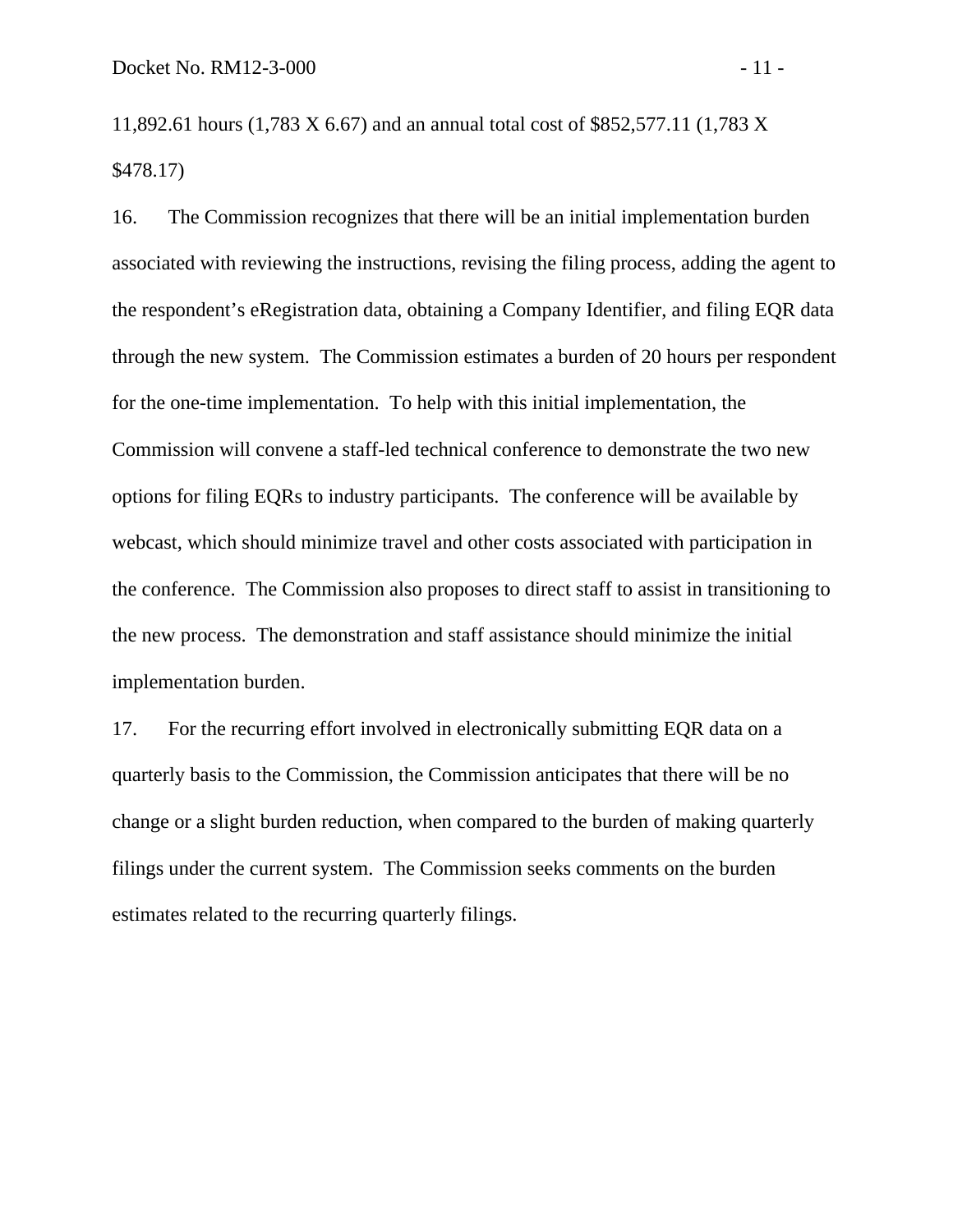Information Collection Costs: The Commission has estimated the cost of compliance per respondent to be \$1,434.50, for one-time implementation of the changes proposed in this NOPR. The Commission has estimated the implementation cost as follows:**[18](#page-14-0)**

- legal staff (at \$250/hour), for 2 hours, costing \$500
- senior accountant (at \$51.38/hr.), financial analyst (at \$68.12/hr.), and/or support staff (at \$35.99/hr.), averaged at \$51.83/hr., for a total of 2 hours, costing \$103.66
- information technology analyst (at \$57.24/hour), for 12 hours, costing \$686.88
- support staff (at  $$35.99/hr$ ), for 4 hours, costing \$143.96.

TITLE: FERC-516,**[19](#page-14-1)** Electric Rate Schedules and Tariff Filings.

ACTION: Proposed new EQR filing system and associated additional reporting

requirements.

RESPONDENTS: Electric utilities

FREQUENCY OF RESPONSES: Initial implementation and quarterly filings (beginning Q3 of 2013).

<span id="page-14-0"></span>**<sup>18</sup>** Hourly average wage is an average and was calculated using Bureau of Labor Statistics (BLS), Occupational Employment Statistics data for May 2011 (for NAICS 221100 - Electric Power Generation, Transmission and Distribution, at http://bls.gov/oes/current/naics4 221100.htm#00-0000) for the senior accountant, financial analyst, information technology analyst, and support staff. The average hourly figure for legal staff is a composite from BLS and other resources.

<span id="page-14-1"></span><sup>&</sup>lt;sup>19</sup> The Commission plans to separate the EQR reporting requirements from the remaining reporting requirements under FERC-516 (OMB Control No. 1902-0096). The Commission expects to move the EQR reporting requirements to the new FERC-920 (OMB Control No. 1902-0255) at the final rule stage.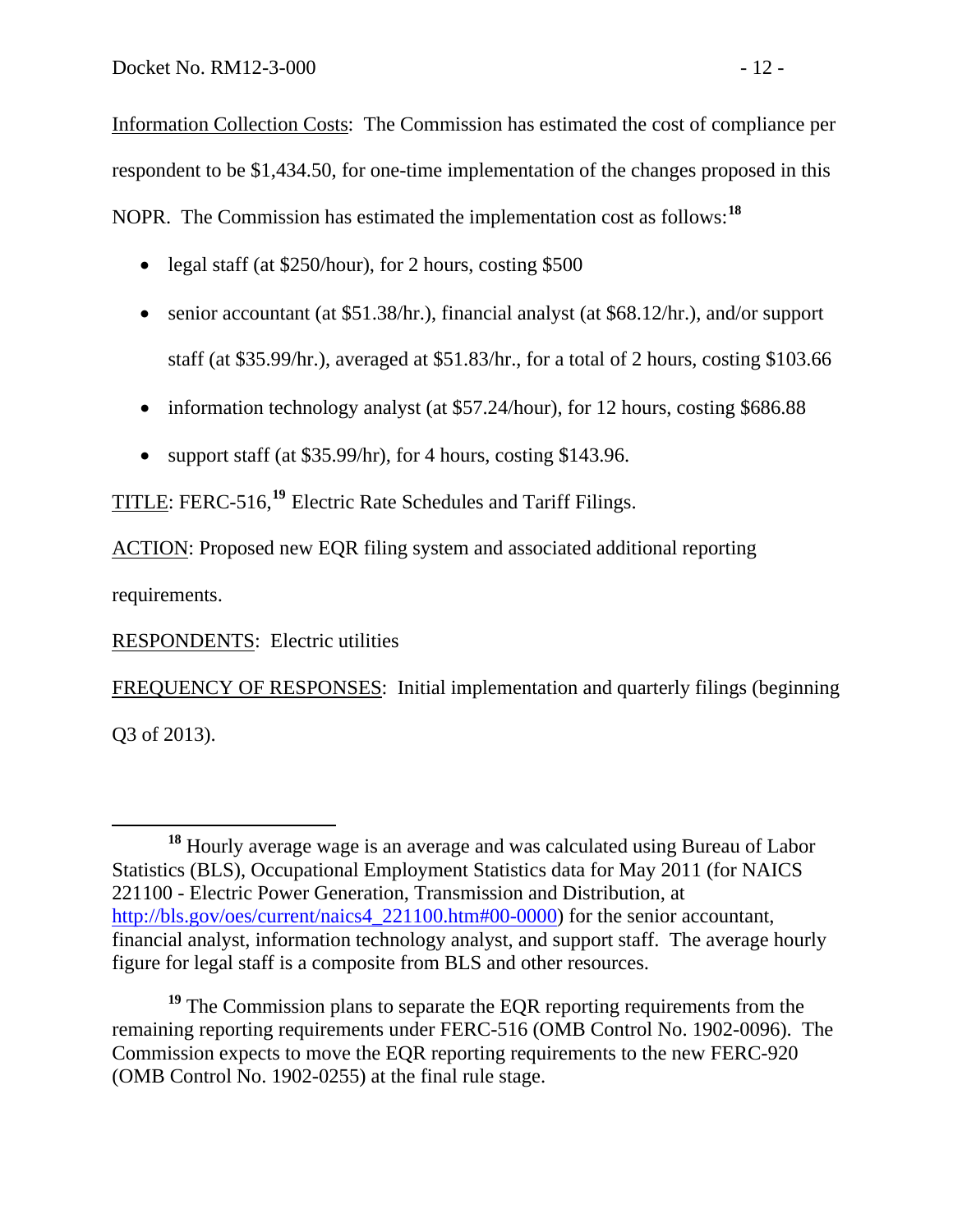NEED FOR INFORMATION: The Commission proposes changes to the method for filing EQRs. The Commission proposes to replace a filing system that requires an EQR filer to download Commission software with a system that would allow an EQR filer to file EQR data directly through the Commission's website, either through a web interface or by submitting an XML-formatted file. The Commission also proposes to require the EQR filer to identify itself with a Company Identifier. The Company Identifiers would be assigned through the Commission's Company Registration System.

INTERNAL REVIEW: The Commission has reviewed the proposed changes and has determined that the changes are necessary. These requirements conform to the Commission's need for efficient information collection, communication, and management within the energy industry. The Commission has assured itself, by means of internal review, that there is specific, objective support for the burden estimates associated with the information collection requirements.

18. Interested persons may obtain information on the reporting requirements by contacting: Federal Energy Regulatory Commission, 888 First Street, NE, Washington, DC 20426 [Attention: Ellen Brown, Office of the Executive Director, e-mail: [DataClearance@ferc.gov](mailto:DataClearance@ferc.gov), Phone: (202) 502-8663, fax: (202) 273-0873]. Comments on the requirements of this rule may also be sent to the Office of Information and Regulatory Affairs, Office of Management and Budget, Washington, DC 20503 [Attention: Desk Officer for the Federal Energy Regulatory Commission]. For security reasons, comments should be sent by e-mail to OMB at [oira\\_submission@omb.eop.gov](mailto:oira_submission@omb.eop.gov). Please reference OMB Control No. 1902-0096, FERC-516, and Docket No. RM12-3 in your submission.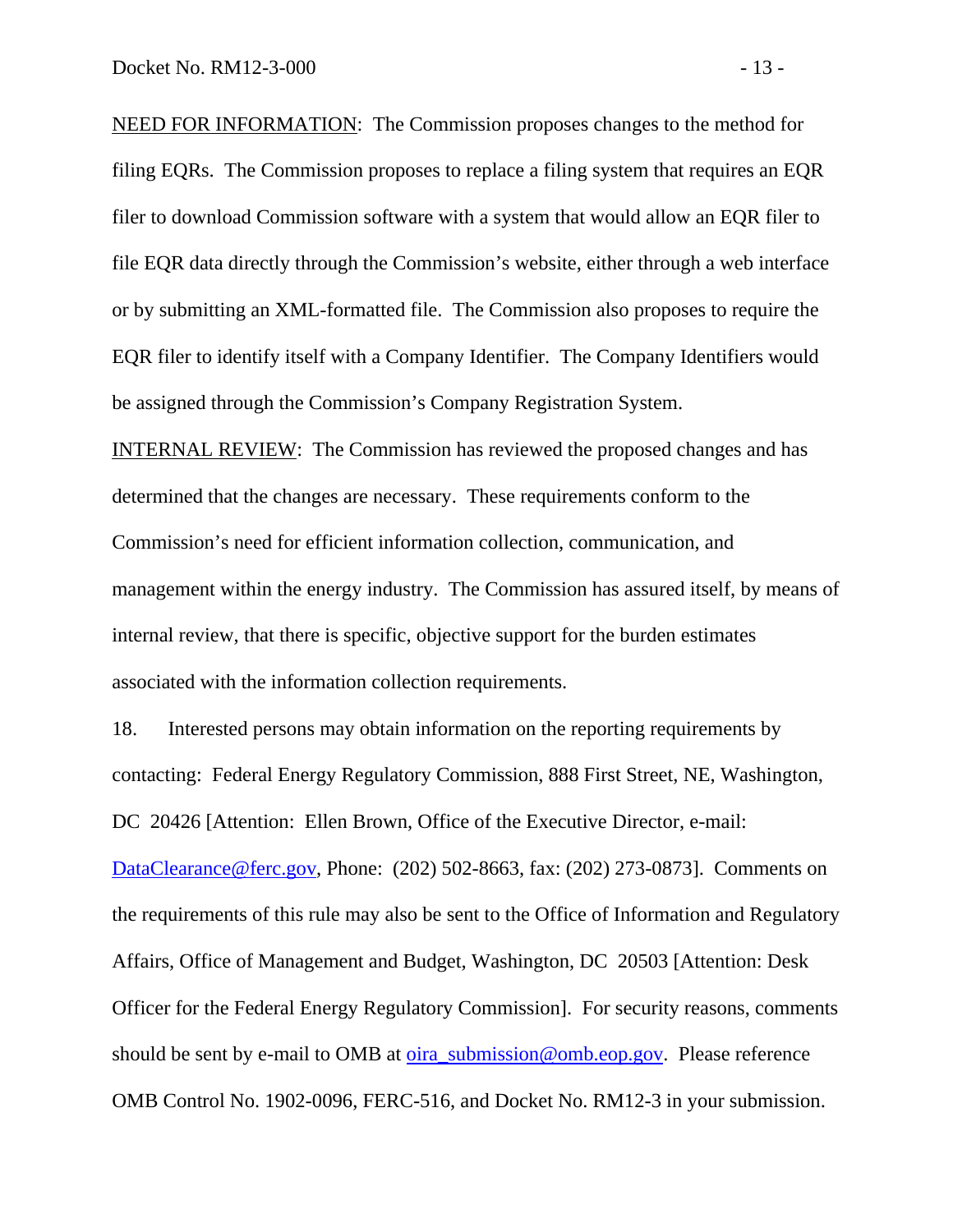## **IV. Environmental Analysis**

19. The Commission is required to prepare an Environmental Assessment or an Environmental Impact Statement for any action that may have a significant adverse effect on the human environment.**[20](#page-16-0)** The actions taken here fall within categorical exclusions in the Commission's regulations for information gathering, analysis, and dissemination.**[21](#page-16-1)** Therefore, an environmental assessment is unnecessary and has not been prepared in this rulemaking.

# **V. Regulatory Flexibility Act Certification**

20. The Regulatory Flexibility Act of 1980 (RFA)**[22](#page-16-2)** generally requires a description and analysis of proposed rules that will have significant economic impact on a substantial number of small entities. The RFA mandates consideration of regulatory alternatives that accomplish the stated objectives of a proposed rule and that minimize any significant economic impact on a substantial number of small entities. The Small Business Administration's (SBA) Office of Size Standards develops the numerical definition of a small business.<sup>[23](#page-16-3)</sup> The SBA has established a size standard for electric utilities, stating that a firm is small if, including its affiliates, it is primarily engaged in the transmission,

<span id="page-16-1"></span><span id="page-16-0"></span>**<sup>20</sup>** *Regulations Implementing the National Environmental Policy Act of 1969*, Order No. 486, 52 FR 47897 (Dec. 17, 1987), FERC Stats. & Regs., Regulations Preambles 1986-1990 ¶ 30,783 (1987).

**<sup>21</sup>** 18 CFR 380.4(a)(5).

<span id="page-16-2"></span>**<sup>22</sup>** 5 U.S.C. 601-612.

<span id="page-16-3"></span>**<sup>23</sup>** 13 CFR 121.101.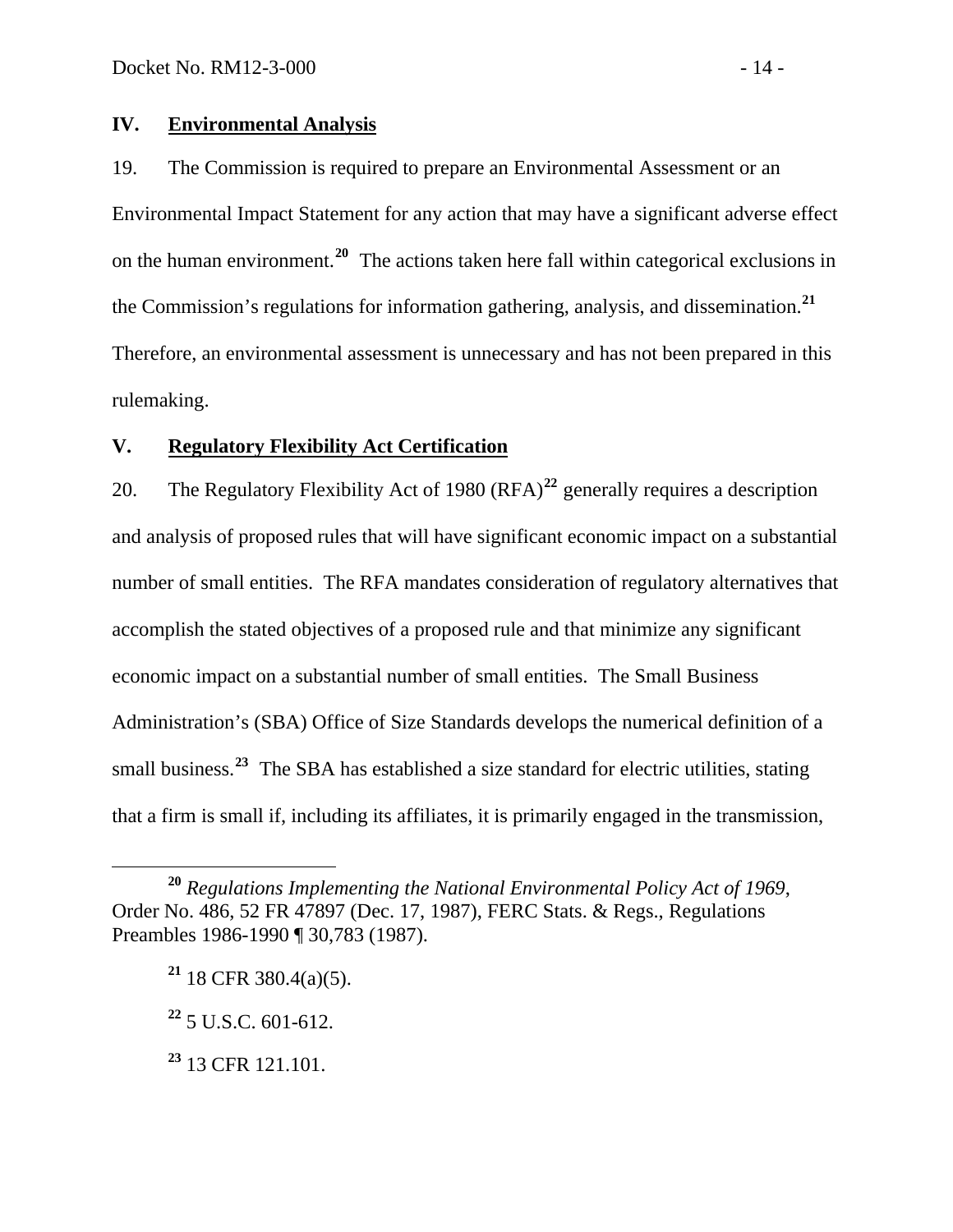generation and/or distribution of electric energy for sale and its total electric output for the preceding twelve months did not exceed four million MWh.**<sup>24</sup>**

21. Of the 1,783 filers,**[25](#page-17-0)** approximately 1,194 filers had total electric output for the preceding twelve months that did not exceed four million MWh. However, when combined with their affiliates, 414 of those 1,194 filers no longer meet the definition of "small." The Commission estimates that the remaining 780 filers are "small."

22. To ease the burden of implementation for all filers, the Commission is minimizing the changes which respondents will experience and giving two options for filing (using either comma-separated values or XML). The estimated one-time implementation cost per respondent is \$1,434.50.

23. The Commission anticipates no change or a slight reduction in the burden for the recurring quarterly filings. In addition, small entities generally have few or no transactions and corresponding minimal recurring burden. Furthermore, we note that public utilities may request, on an individual basis, waiver from the EQR reporting requirements.**[26](#page-17-1)** Thus, the Commission certifies that this proposed rule will not have a significant impact on a substantial number of small entities.

**<sup>24</sup>** 13 CFR 121.201, Sector 22, Utilities & n.1.

<span id="page-17-0"></span><sup>25</sup> Of the 1,783 respondents, approximately 695 submit filings showing they had no transactions. The burden for these filings is minimal.

<span id="page-17-1"></span><sup>26</sup> The Commission has granted requests for waiver of the EQR filing requirements. *See Bridger Valley Elect. Assoc., Inc.*, 101 FERC ¶ 61,146 (2002). Entities with a waiver will continue to have a waiver and will not need to file a new request for waiver.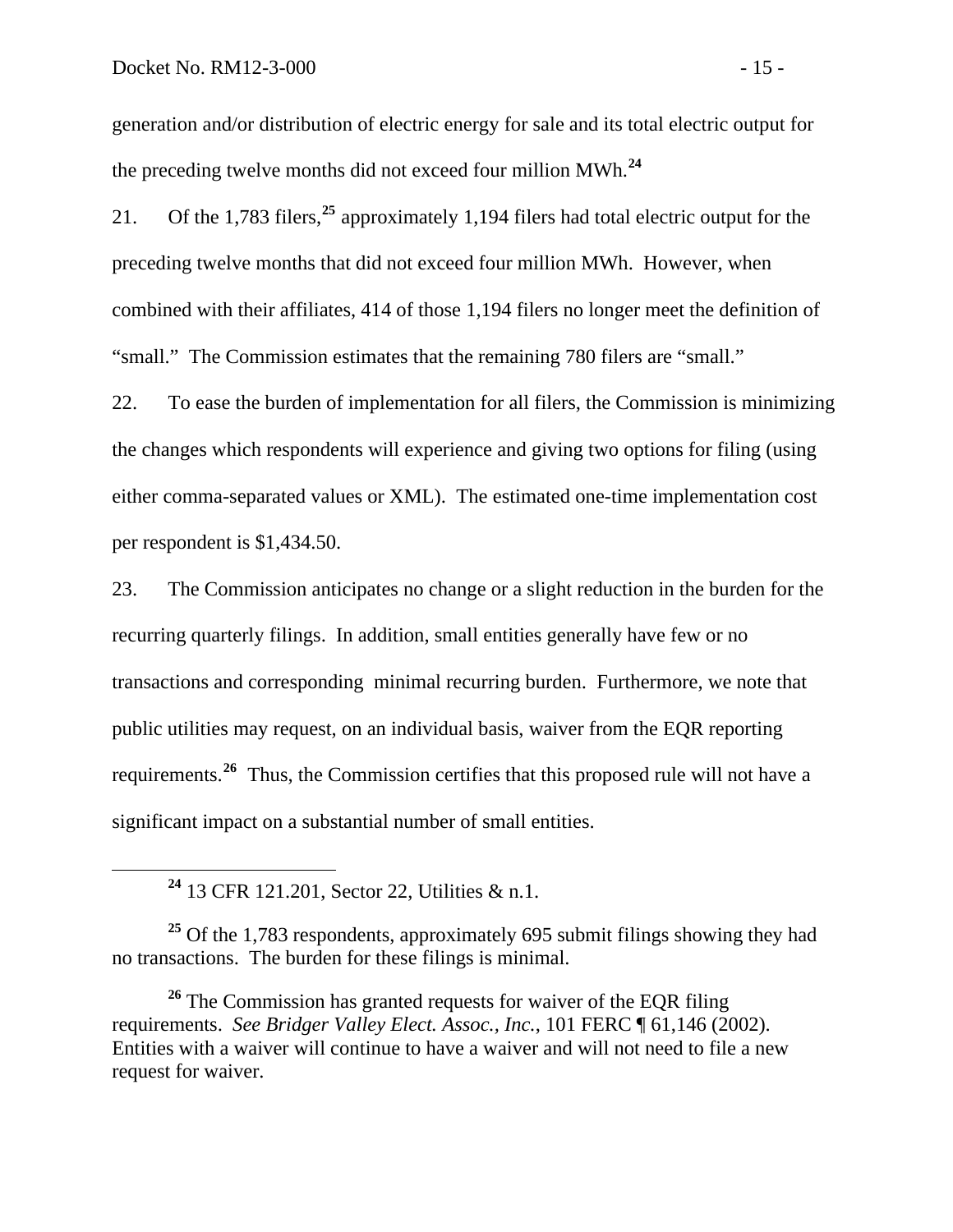#### **VI. Comment Procedures**

24. The Commission invites interested persons to submit comments on the matters and issues proposed in this notice to be adopted, including any related matters or alternative proposals that commenters may wish to discuss. Comments are due [**INSERT DATE 60 days after publication in the FEDERAL REGISTER**]. Comments must refer to Docket No. RM12-3-000, and must include the commenter's name, the organization they represent, if applicable, and their address in their comments.

25. The Commission encourages comments to be filed electronically via the eFiling link on the Commission's web site at [http://www.ferc.gov.](http://www.ferc.gov/) The Commission accepts most standard word processing formats. Documents created electronically using word processing software should be filed in native applications or print-to-PDF format and not in a scanned format. Commenters filing electronically do not need to make a paper filing.

26. Commenters that are not able to file comments electronically must send an original of their comments to: Federal Energy Regulatory Commission, Secretary of the Commission, 888 First Street NE, Washington, DC 20426.

27. All comments will be placed in the Commission's public files and may be viewed, printed, or downloaded remotely as described in the Document Availability section below. Commenters on this proposal are not required to serve copies of their comments on other commenters.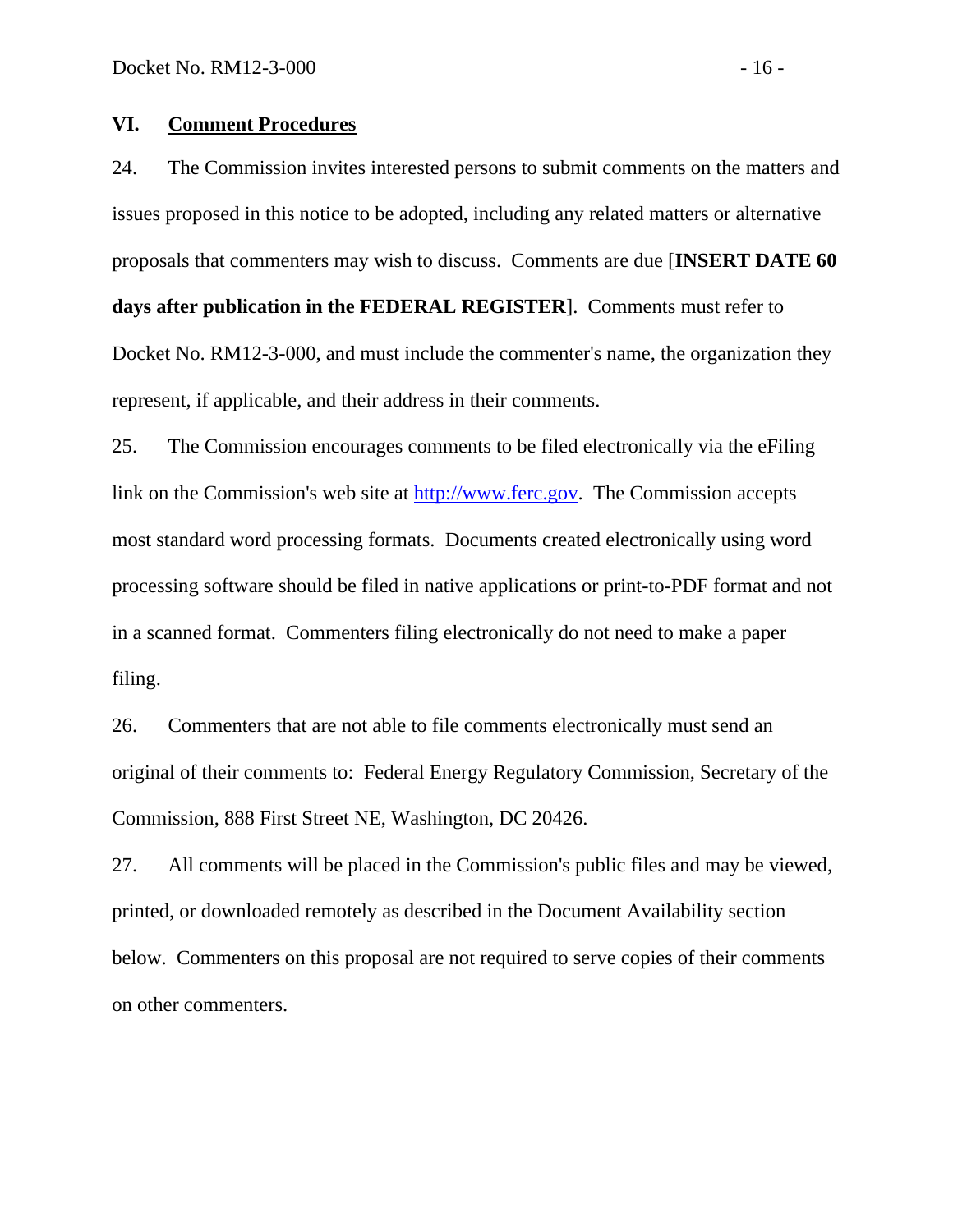#### **VII. Document Availability**

28. In addition to publishing the full text of this document in the Federal Register, the Commission provides all interested persons an opportunity to view and/or print the contents of this document via the Internet through the Commission's Home Page [\(http://www.ferc.gov\)](http://www.ferc.gov/) and in the Commission's Public Reference Room during normal business hours (8:30 a.m. to 5:00 p.m. Eastern time) at 888 First Street, NE, Room 2A, Washington, DC 20426.

29. From the Commission's Home Page on the Internet, this information is available on eLibrary. The full text of this document is available on eLibrary in PDF and Microsoft Word format for viewing, printing, and/or downloading. To access this document in eLibrary, type the docket number excluding the last three digits of this document in the docket number field.

30. User assistance is available for eLibrary and the Commission's website during normal business hours from the Commission's Online Support at 202-502-6652 (toll free at 1-866-208-3676) or email at [ferconlinesupport@ferc.gov](mailto:ferconlinesupport@ferc.gov), or the Public Reference Room at (202) 502-8371, TTY (202) 502-8659. E-mail the Public Reference Room at [public.referenceroom@ferc.gov](mailto:public.referenceroom@ferc.gov).

#### List of subjects in 18 CFR Part 35

By direction of the Commission. Commissioner Clark voting present.  $(S E A L)$ 

> Nathaniel J. Davis, Sr., Deputy Secretary.